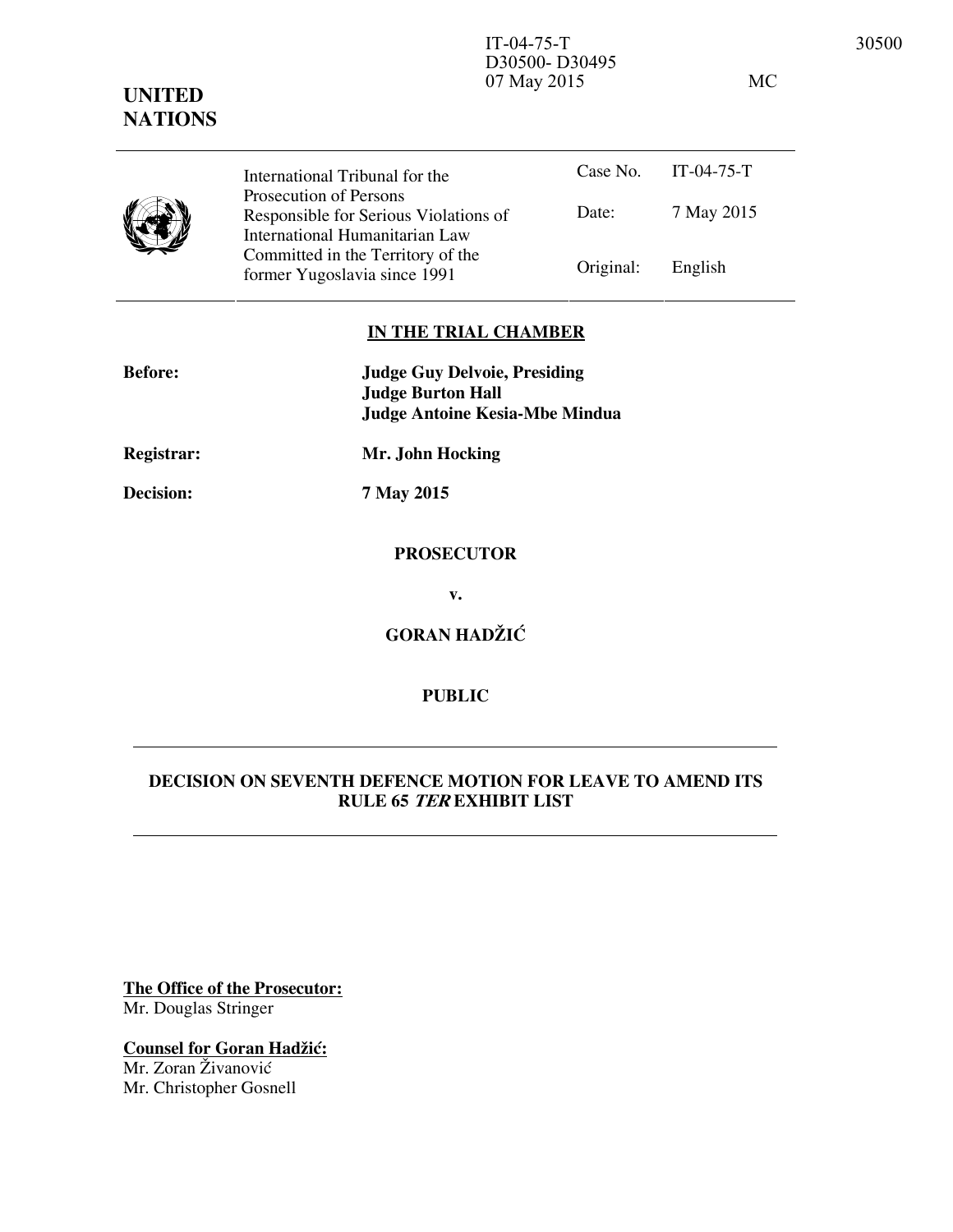1. **THIS TRIAL CHAMBER** of the International Tribunal for the Prosecution of Persons Responsible for Serious Violations of International Humanitarian Law Committed in the Territory of the former Yugoslavia since 1991 ("Tribunal") is hereby seised of the "Seventh Defence Motion for Leave to Amend its Rule 65 *ter* Exhibit List", filed with a confidential annex on 25 February 2015 ("Motion"). The "Prosecution Response to Seventh Defence Motion for Leave to Amend Its Rule 65 *ter* Exhibit List" was filed with confidential annexes on 11 March 2015 ("Response").<sup>1</sup> The Defence filed its "Reply to Prosecution Response to Seventh Defence Motion for Leave to Amend its Rule 65 *ter* Exhibit List" on 18 March 2015 ("Reply").

#### **A. Submissions**

2. In the Motion, the Defence seeks leave to add 64 documents, which were disclosed to the Defence by the Prosecution between 17 October 2014 and 28 November 2014, and an interview with Dobrila Gajić-Glišić discovered recently on YouTube ("YouTube Video"), to its Rule 65 *ter* Exhibit List ("Exhibit List").<sup>2</sup> The Defence also seeks leave to amend three documents on its Rule 65 ter Exhibit List by replacing them with more legible versions.<sup>3</sup> The Defence argues that its request has been made well in advance of the time it intends to use the documents, allowing the Prosecution ample time to prepare, and the substance of the documents is not prejudicial to the Prosecution.<sup>4</sup> The Defence argues that the documents are *prima facie* reliable.<sup>5</sup> It also notes that the English translation of Rule 65 *ter* number 1D03889 is in the process of being finalised by CLSS.<sup>6</sup>

3. In the Response, the Prosecution requests that the Trial Chamber not add the 64 documents to the Defence's Exhibit List as the Defence fails to explain the relevance of each document and the Prosecution is therefore not in an informed position to respond to the Motion.<sup>7</sup> The Prosecution does not object to the substitution of Rule 65 *ter* numbers 1D01004 and 1D01005 with more legible versions found under Rule 65 *ter* numbers 1D01004.1 and 1D03856, respectively.<sup>8</sup> In relation to Rule 65 *ter* number 1D01780.1, the Prosecution presently takes no position in relation to the document, but reserves the right to object to the addition of the document once a final translation has been received.<sup>9</sup> Finally, the Prosecution objects to the addition of the YouTube Video, Rule 65 *ter* number 1D03841, to the Exhibit List on the grounds that it lacks relevance and probative value,

 $\overline{a}$ 

<sup>&</sup>lt;sup>1</sup> The Prosecution filed a "Corrigendum to Prosecution Response to Seventh Defence Motion for Leave to Amend Its Rule 65 *ter* Exhibit List" on 13 March 2015 ("Corrigendum").

<sup>2</sup> Motion, paras 1, 4, 6.

<sup>&</sup>lt;sup>3</sup> Motion, paras 1, 5.

 $\frac{4}{5}$  Motion, para. 7.

Motion, para. 8.

<sup>6</sup> Motion, para. 9.

<sup>7</sup> Response, paras 1, 3, 8.

<sup>8</sup> Response, para. 4.

<sup>9</sup> Response, paras 1, 4, 8.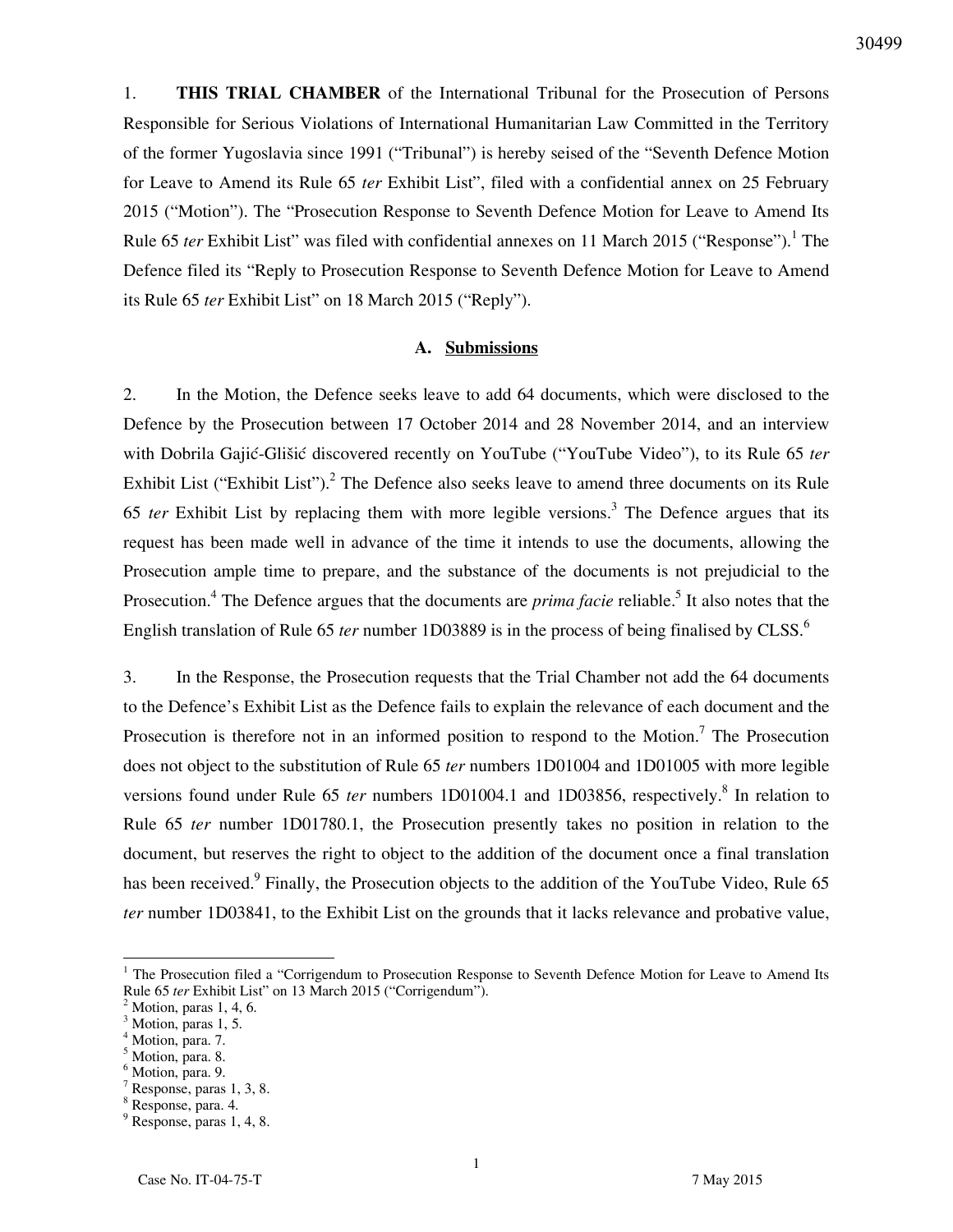and the admission of such a video circumvents the Tribunal's Rules of Procedure and Evidence ("Rules") on the admission and mode of witness testimony.<sup>10</sup> The Prosecution submits that there is no apparent link between the video and witnesses DGH-046 and DGH-047, the witnesses through which the Defence indicates it wishes to tender the video into evidence.<sup>11</sup> The Prosecution notes that it had initially contacted Dobrila Gajić-Glišić as a witness, but decided not to call her as she sought the Prosecution's assistance in pursuing claims against the Serbian government to recover wages and her pension. $^{12}$ 

4. In the Reply, the Defence seeks leave to file a reply and submits that the threshold level of relevance of the documents it seeks to add to its Exhibit List is demonstrated by the disclosure of the documents by the Prosecution pursuant to Rules 66 (B) or 68 of the Rules, the authorship of the documents, and the direct knowledge or expertise of the witnesses through which each document will be tendered or used.<sup>13</sup> With regards to the YouTube Video, the Defence asserts that this Trial Chamber has not required that video interviews be tendered pursuant to Rule 92 *bis* and 92 *ter* of the Rules.<sup>14</sup> The Defence argues that the video interview may "be used as a foundation for eliciting testimony from DGH-046 and DGH-047 about the supposed existence and formation of a 'Serbian Army'."<sup>15</sup> Finally, the Defence argues that Ms. Gajić-Glišić's complaints about the Prosecution are of relevance to the reliability of Prosecution testimonial evidence heard in the case, and the extent of the Prosecution's contacts with Ms. Gajić-Glišić demonstrate that the Prosecution will suffer no legal prejudice from the addition of the material at this stage of the proceedings.<sup>16</sup>

#### **B. Applicable Law**

5. Rule 65 *ter* (G)(ii) of the Rules provides, *inter alia,* that the Defence shall file "a list of exhibits the Defence intends to offer in its case", serving the Prosecution with copies of the listed exhibits. The primary purpose of such an exhibit list is to give notice to the Prosecution of the documents to be used during the Defence case, which will allow the Prosecution to prepare its case accordingly and to ensure an efficient presentation of evidence during trial.<sup>17</sup> In the exercise of its inherent discretion to manage trial proceedings, if satisfied that it is in the interests of justice, a trial

 $\overline{a}$ 

 $10$  Response, paras 1, 5-8, Annex B.

<sup>&</sup>lt;sup>11</sup> Response, para. 5.

<sup>&</sup>lt;sup>12</sup> Response, para. 7.

 $^{13}$  Reply, paras 1-3.

 $14$  Reply, para. 4.

 $15$  Reply, para. 4.

 $^{16}$  Reply, paras 4-5.

<sup>&</sup>lt;sup>17</sup> *Prosecutor v. Tolimir*, Case No. IT-05-88/2-T, Decision on Third, Fourth and Fifth Motions by the Accused for Admission of Documents from the Bar Table, 22 March 2012 ("*Tolimir* Decision"), para. 3; *Prosecutor v. Boškoski and Tarčulovski*, Case No. IT-04-82-T, Decision on Tarčulovski Motion for Permission to Add Additional Exhibits to its 2D Defence Exhibit List, 12 March 2008 ("*Boškoski and Tarčulovski* Decision"), para. 3.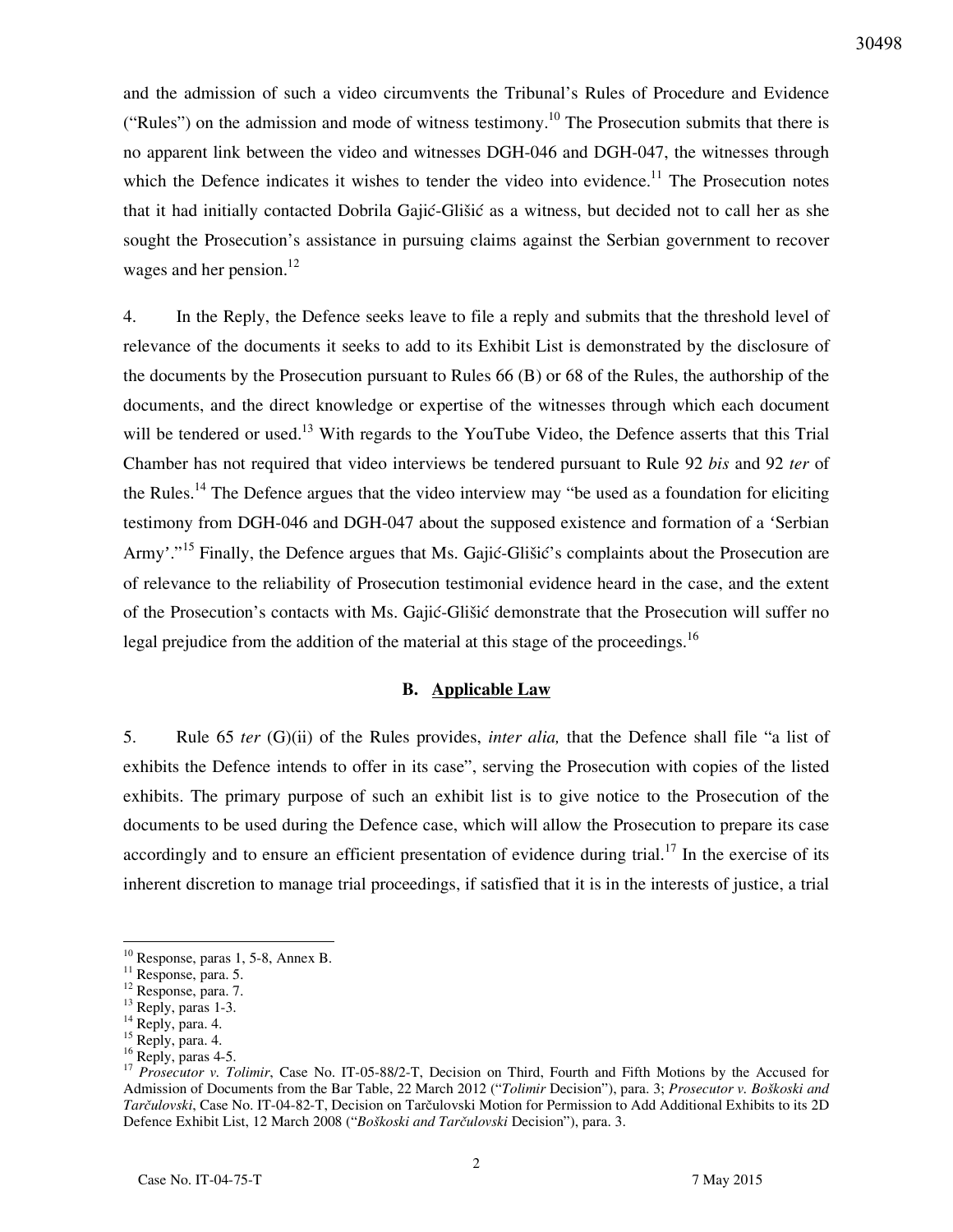chamber may grant a Defence request to amend the filed exhibit list.<sup>18</sup> In doing so, a trial chamber must be satisfied that, taking into account the specific circumstances of the case, the Defence has shown good cause for amending the original list and that the newly offered material is relevant and of sufficient importance to justify the late addition.<sup>19</sup> A trial chamber need not assess an exhibit's authenticity, relevance, and probative value in the same way as it would when determining its admission at trial.<sup>20</sup> However, leave should not be allowed to add exhibits that are obviously irrelevant.<sup>21</sup>

## **C. Discussion**

6. The Trial Chamber notes that Rule 65 *ter* number 1D03848 is an excerpt of Rule 65 *ter*  number 1D03850, and that Rule 65 *ter* numbers 1D03847, 1D3852, and 1D03853 are excerpts of Rule 65 *ter* number 1D03851. To avoid duplication, the Trial Chamber will only add Rule 65 *ter* numbers 1D03850 and 1D03851 to the Defence's Exhibit List.

7. The Trial Chamber notes the Defence's request to replace Rule 65 *ter* numbers 1D01004 and 1D01005 with, respectively, the documents listed as Rule 65 *ter* numbers 1D01004.1 and 1D03856. Taking into account that the proposed replacement documents are more legible and the lack of opposition from the Prosecution, the Trial Chamber is satisfied that good cause has been shown for amending the Defence's Exhibit List by replacing Rule 65 *ter* numbers 1D01004 and 1D01005 with Rule 65 *ter* numbers 1D01004.1 and 1D03856, respectively.

8. The Trial Chamber notes the Prosecution's lack of position *vis-à-vis* replacing Rule 65 *ter* number 1D01780 with a more legible version found under Rule 65 *ter* number 1D01780.1. The Prosecution, however, also wishes to reserve its right to object to the addition of the document to the Defence's Exhibit List until such time as a final translation has been obtained. The Trial Chamber finds that the current unrevised translation is sufficient for the purpose of determining whether the document can be added to the Defence's Exhibit List. The Prosecution may raise objections to the final translation at anytime once it has been uploaded in eCourt. The Trial Chamber is satisfied that good cause has been shown for amending the Defence's Exhibit List by replacing Rule 65 *ter* number 1D01780 with Rule 65 *ter* number 1D01780.1.

 $\overline{a}$ 

<sup>&</sup>lt;sup>18</sup> Prosecutor v. Popović et al., Case No. IT-05-88-AR73.1, Decision on Appeals Against Decision Admitting Material Related to Borovčanin's Questioning, 14 December 2007 ("*Popović* Appeal Decision"), para. 37; *Prosecutor v. Hadži},*  Case No. IT-04-75-T, Decision on Third Prosecution Motion for Leave to Amend Prosecution Rule 65 *ter* Exhibit List, 23 October 2012 ("*Hadžić* Decision"), para. 5; *Tolimir* Decision, para. 4.<br><sup>19</sup> Benevi<sup>2</sup> Associal D

*Popović* Appeal Decision, para. 37, *Hadžić* Decision, para. 5; *Tolimir Decision*, para. 4.

<sup>&</sup>lt;sup>20</sup> *Prosecutor v. Karadžić,* Case No. IT-95-5/18-T, Decision on Prosecution's Motion for Leave to Amend its Exhibit List, 19 October 2011 ("*Karad`ić* Decision"), para. 10; *Boškoski and Tarčulovski* Decision, para. 3; *Prosecutor v.*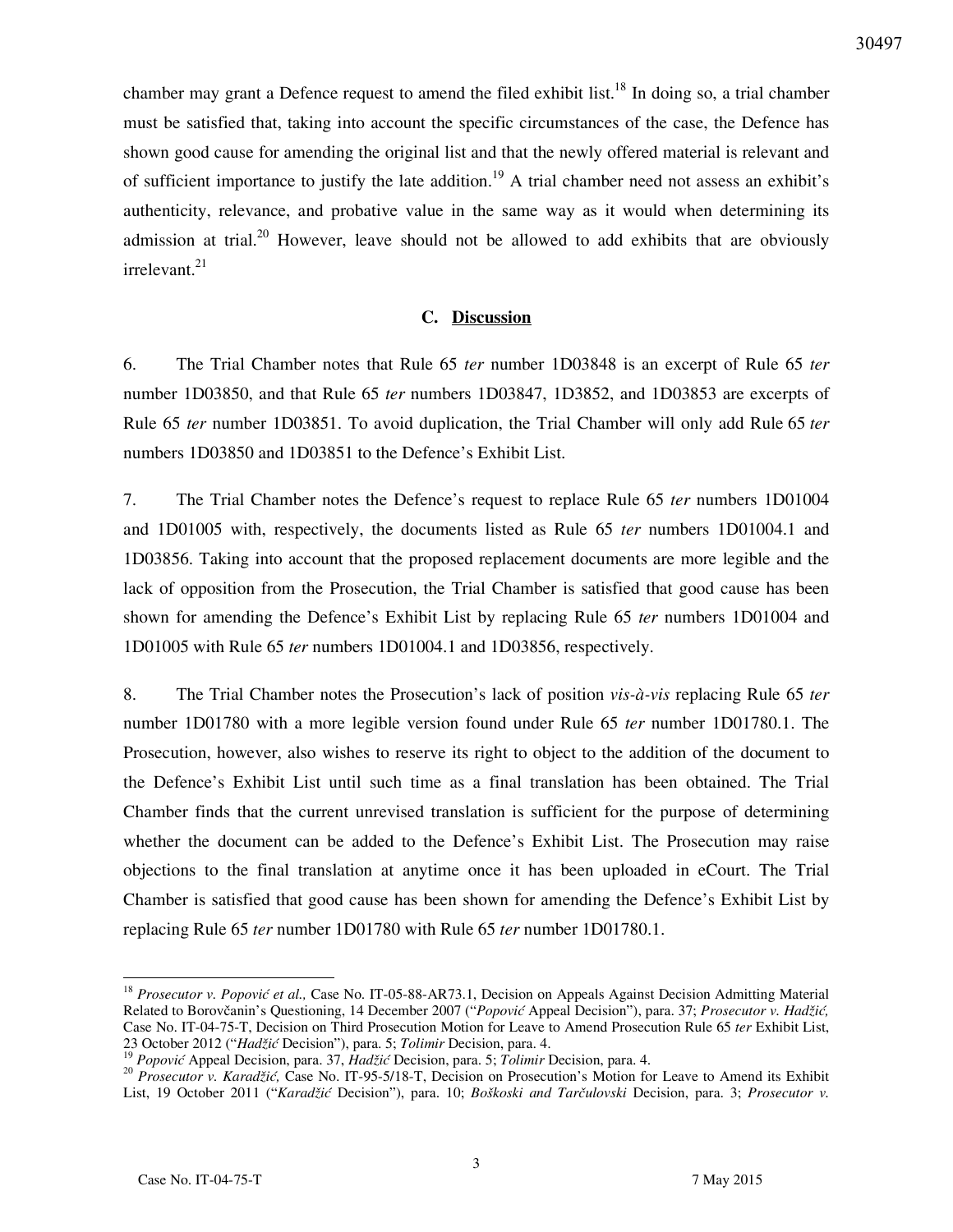9. With respect to Rule 65 *ter* number 1D03841, the Trial Chamber notes that the interview of Ms. Gajić-Glišić took place on 12 November 2014 and was uploaded to the "Happy TV" channel on YouTube on 23 February 2015. The Defence has accordingly sought to add the YouTube Video to its Exhibit List in a reasonable time after it was publicly made available. In relation to the Prosecution's challenges as to whether there is a sufficient link between the YouTube Video and DGH-046 and DGH-047 or whether it should be admitted under Rules 92 *bis* or 92 *ter* of the Rules, these are arguments more relevant to the issue of admission rather than the issue of whether it should be added to the Defence's Exhibit List. The Prosecution may therefore bring these challenges if and when the Defence seeks to the tender the video into evidence. The Trial Chamber finds Rule 65 *ter* number 1D03841 relevant and of sufficient importance to justify its addition to the Defence's Exhibit List.

10. The Trial Chamber is satisfied that good cause has been shown for amending the Defence's Exhibit List to include the remaining documents listed in the confidential annex to the Motion. While the Trial Chamber would have been better assisted by the Defence explaining with more specificity the relevance of each of the documents it seeks to add to its Exhibit List, the Trial Chamber considers that, in the present circumstances, given the authorship of the documents and their content, the threshold level of relevancy required for the purposes of determining whether the documents should be added to the Defence's Exhibit List has been established. The Trial Chamber therefore finds that the documents are relevant and of sufficient importance to justify the late addition of the documents to the Defence's Exhibit List. Further, no undue prejudice to the Prosecution will arise as a result of the addition of the documents to the Defence's Exhibit List given that the Prosecution will have had ample time to review the documents and prepare for their potential use in court.

11. The Trial Chamber notes that Rule 65 *ter* number 1D03889 only contains a partial translation. While the Trial Chamber has been able to determine the relevance of the document for the purpose of adding it to the Defence's Exhibit List, a full translation must be obtained before the document is tendered for admission.

#### **D. Disposition**

12. Accordingly, the Trial Chamber, pursuant to Rules 54, 65 *ter*, and 126 *bis* of the Rules, hereby:

*Rasim Delić*, Case No. IT-04-83-T, Decision on Urgent Prosecution Motion for Leave to Amend its Exhibit List, 17 October 2007, p. 4.

<sup>&</sup>lt;sup>21</sup> *Tolimir Decision, para. 4; Karadžić Decision, para. 10; Boškoski and Tarčulovski Decision, para. 3.*